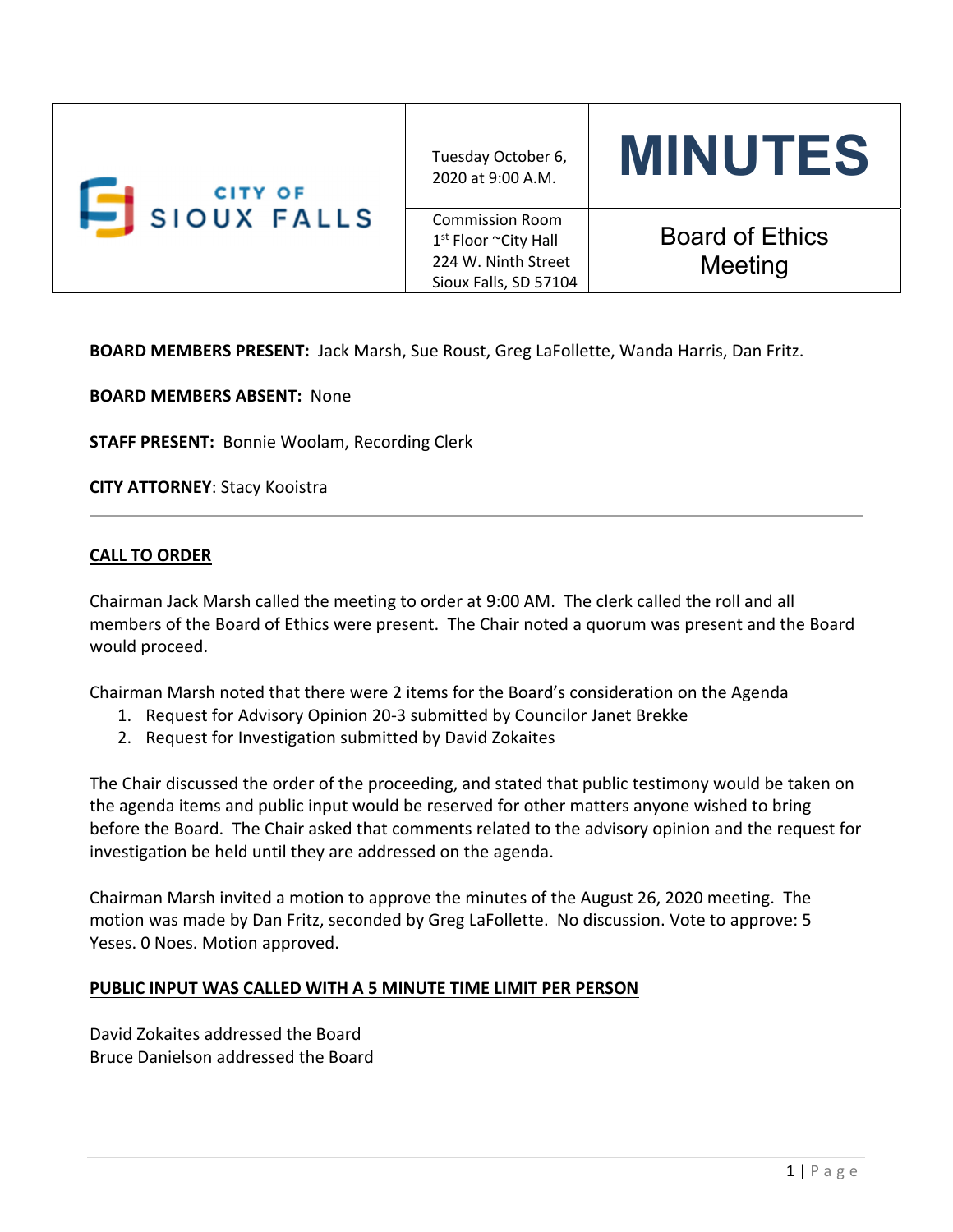# **BUSINESS OR PENDING ISSUES BROUGHT BEFORE THE BOARD**

# 1. REQUEST FOR ADVISORY OPINION 20‐3 FILED 09/08/2020

Chair Jack Marsh introduced the Request for Advisory Opinion 20‐3 submitted by City Council member Janet Brekke and entered it into the record.

City Attorney Stacy Kooistra advised the Board that it had jurisdiction to hear request 20‐3 citing City Ordinances 35.010(m), 35.053, and 35.057. Attorney Kooistra stated that at the time Councilor Brekke's request was filed it was a prospective request however, due to the passage of time, it has now become retroactive. § 35.057 allows the board to address the issue in spite of precedent set by the board in past rulings.

Councilor Brekke was invited to come forward for swearing in before the Board. Councilor Brekke outlined her request and supportive documentation and addressed the Board and expounded on her submissions to the Board with her testimony. Councilor Brekke stated that she spoke with the Complainant in Ethics Complaint 20‐B approximately 4 times. Councilor Brekke acknowledged that her communications with the Complainant included sufficiency, jurisdiction, probable cause, burden of proof, subpoena of witnesses, and supplemental filings. Councilor Brekke stated that the conversations took place at points during the various stages of the complaint process. Councilor Brekke stated that on the evening of August 11, John Cunningham sent a text message requesting that she and "Pat" meet with him at which time Councilor Brekke informed Mr. Cunningham that she could no longer answer his questions in the matter now that City Council had retained jurisdiction. Councilor Brekke stated that she feels that as a City council member that she should help people in how to address matters with city government pursuant to § 34.009, Cannon 7B and presented the ordinance as her justification, responsibility and obligation as a City Councilor.

Chair Jack Marsh thanked Councilor Brekke for her testimony and requested that the City Attorney advise the Board as to the options available in the matter.

Attorney Kooistra cited 35.053 as the authority of the Board to render a decision on the Advisory Opinion as well as other ordinances such as the Cannon of Ethics in Chapter 34 and Standards of conduct under 35.054. Attorney Kooistra advised that the Board could rule based on the scope of the request and the evidence and testimony presented or expand on the request and conduct an investigation.

Chair Jack Marsh asked Councilor Brekke to clarify if she would like the Board to make a ruling based on the submissions in front of the Board or if she would like to expand this to further investigation. Councilor Brekke stated that she would like a ruling based on what she has presented.

Attorney Kooistra stated based on Councilor Brekke's request, it is reasonable for the Board to make a ruling within the scope provided in 35.053 and encouraged clarification that the Board is not broadening the scope of the request.

Chair Jack Marsh recommended that the Board take further discussion with Councilor Brekke and provide opportunity for public testimony followed by deliberations.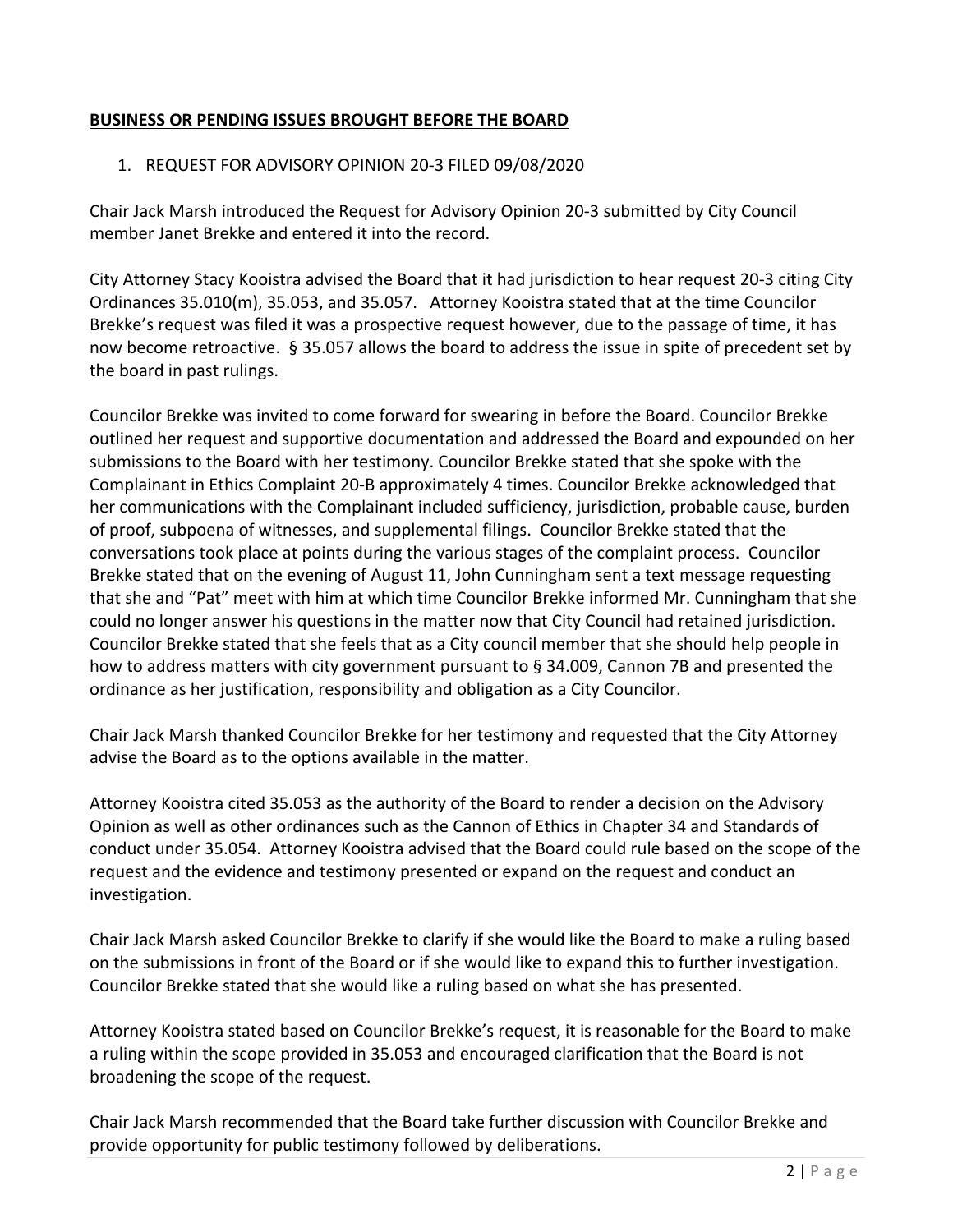Questions from the Ethics Board to Councilor Brekke:

Greg LaFollette offered that while he accepts Councilor Brekke's statements and her intent, he felt that perception and what a reasonable person fully advised of the facts might infer should be considered. Mr. LaFollette stated that the Board's purpose is not to determine a line so that a party can act right up to the line. Mr. LaFollette contended that true ethics would require a person to stay as far away from the line as possible as not to risk a possibility of a reasonable person inferring that something unethical had occurred.

Councilor Brekke offered follow‐up comments.

Dan Fritz stated that he does not see a violation of 35.053. Fritz stated that the Board must be cognizant of complainant and rights of the accused and the Board of Ethics is unable to advise one party or another. Fritz stated that his opinion would change if Ms. Brekke advised on the substance of the matter rather than the procedure.

Chair Jack Marsh commented on the difficulty in navigating the balance between open meetings laws, the rights of an accused in a confidential matter, and the Board's obligation to remain objective. Chairman Marsh stated that the Board is comprised of mostly lay people trying to do the best that they can.

Sue Roust commented on the Minutes from 20‐A concerning legal advice. She further stated that the board should do better to explain their rulings and asked Attorney Kooistra if explaining what is wrong with a complaint constitutes legal advice. Wanda Harris agreed.

Attorney Kooistra stated the Board could in certain circumstances assist with procedural questions but not within a filed complaint. Kooistra advised that the Board cannot cure a complaint or tell how to cure because that is giving legal advice.

Further discussion ensued concerning the role of the Board concerning the ability to recommend changes to ordinances.

The Chair offered the public the opportunity to make public testimony.

Bruce Danielson was sworn in and addressed the Board. Councilor Pat Starr was sworn in and addressed the Board.

The Board moved into deliberations.

The chair invited a motion from the Board.

Dan Fritz moved that the Board issue an opinion that based on the evidence presented by Councilor Brekke, through her written submissions, oral testimony, and the language of 35.053, that there has been no violation of the ordinance and would not be going forward under the same.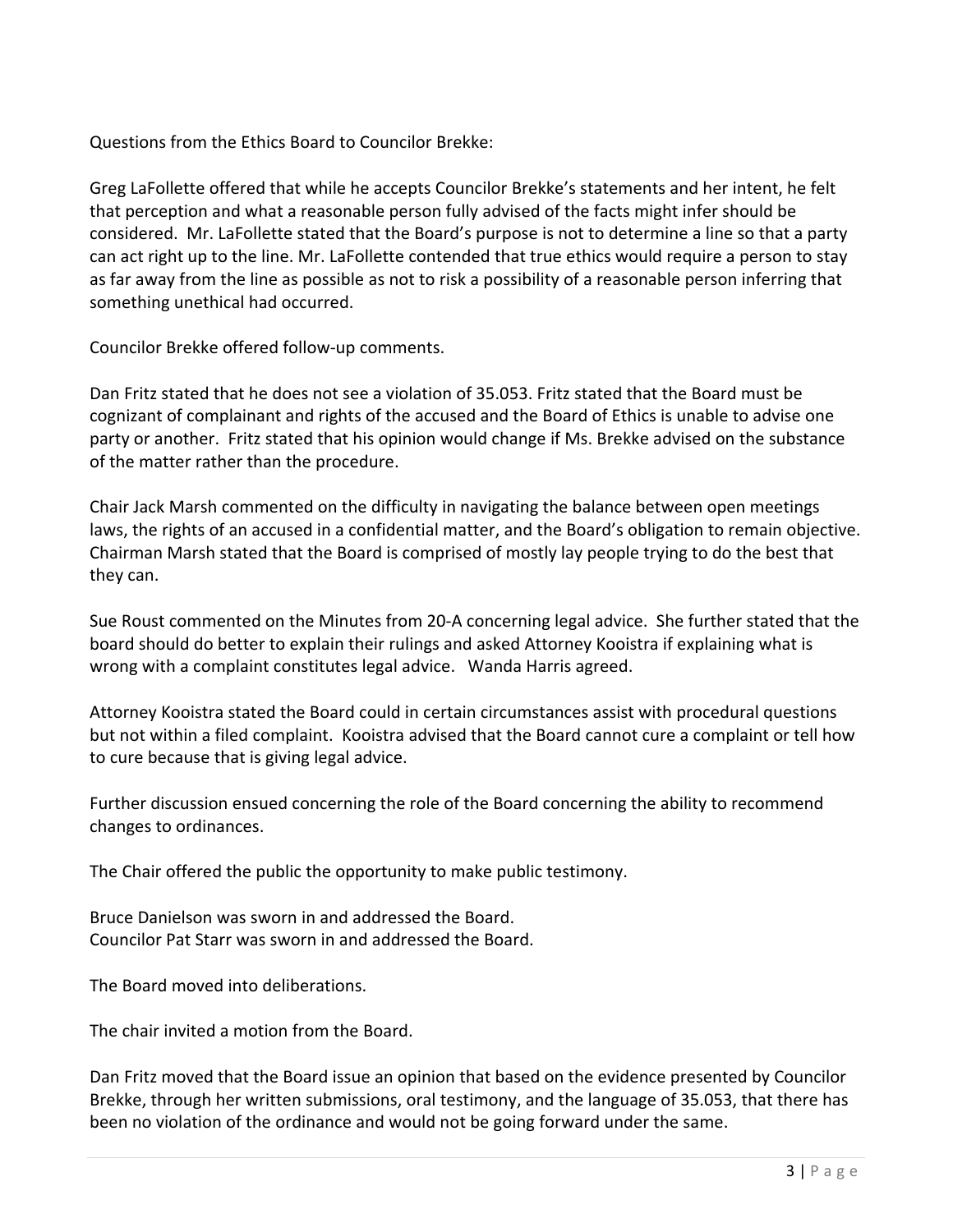Sue Roust seconded the motion. No Discussion

The Chair called for a roll call Vote:

Dan Fritz‐yes Sue Roust yes Greg LaFollette‐no Jack Marsh‐yes Wanda Harris‐yes

Motion passed 4‐1.

Sue Roust moved to authorize the Board's legal advisor, Stacy Kooistra to draft an Advisory Opinion consistent with the discussions and motion for the Board and to authorize the Board Chair to both approve and sign the opinion as drafted on behalf of the Board.

Motion seconded by Wanda Harris

No discussion. Vote to approve: 5 Yeses. 0 Noes. Motion approved. Motion passes 5‐0.

The Chair announced that this concluded the matter of 20‐3 and at 10:27 am called for a 5‐minute recess.

The meeting resumed at 10:37 am.

2. Request for Investigation‐David Zokaites

Chair Jack Marsh clarified with Mr. Zokaites that rather than submitting a complaint he has submitted a request for an investigation. Mr. Zokaites agreed that was correct.

The Chair asked the City Attorney if the Board had jurisdiction on the matter. The City Attorney cited 35.010(c) as the Board's authority to hear the request and under state law provides an opportunity for public input. Because there was not an individual named, Mr. Zokaites request is being treated as a question submitted during public input.

Mr. Zokaites agreed and was sworn in and addressed the Board. The Board did not have any questions after Mr. Zokaites' address. Chair Jack Marsh called for any public testimony on Mr. Zokaites' request.

Bruce Danielson provided testimony to the Board. Janet Brekke provided testimony to the Board.

Dan Fritz offered comments and discussion. Sue Roust offered comments and discussion.